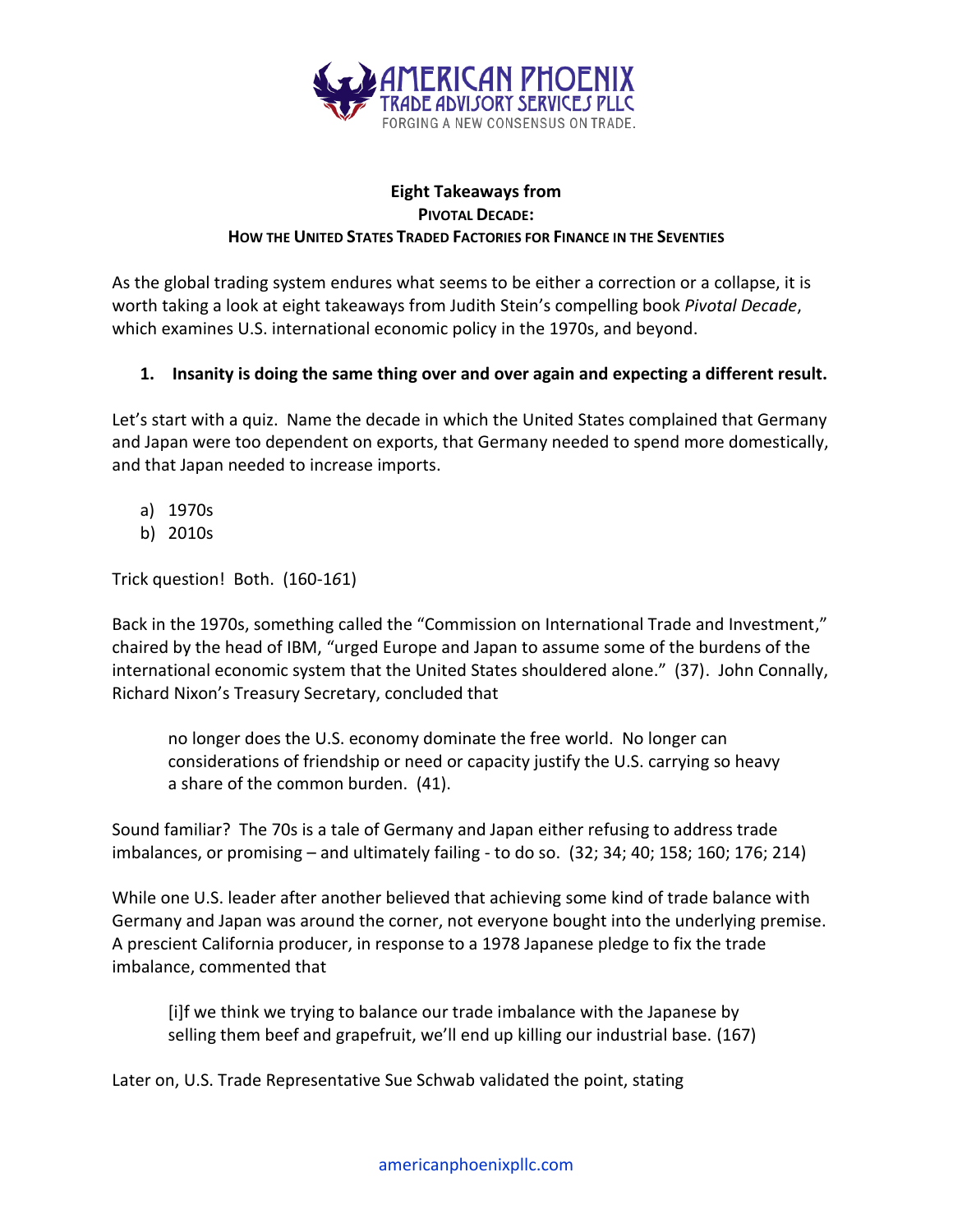

We were trying to get beef into the Japanese market, and I'm still trying to do that 30 years later. (168)

In the intervening period, we have constructed an entirely new global trading regime. We've created the WTO, and with it a suite of new agreements designed to address these fundamental issues. And yet more than two decades after the WTO was born, we still have the same problem with two of our biggest trading partners. We're still begging Germany to spend more domestically, and we're still begging Japan to import our stuff.

Not everyone in the 1970s thought multilateralism was going to solve the underlying problem. David Rockefeller, for example, contended that "[g]lobalism and bilateralism offer little hope for success but trilateralism does." (158). He urged an international commission of politicians, labor leaders, and businessmen from Japan, Europe, and the United States. There were, therefore, pro-traders who doubted the utility of multilateralism – even before we turned the GATT into the WTO.

But even trilateralism has its limits if two of the three parties don't want to change. And thus notwithstanding the sorry history of trying, and failing, to achieve these goals, we continue to believe that the answer lies in *more agreements* with *more rules:* TTIP, TPP – refashioned in this Administration as a deal with the Europeans that may or may not include agriculture, and some kind of bilateral deal with Japan.

We are besotted with the idea that we can somehow rulemake our way into inducing sovereign governments to change ingrained behaviors. If after 40 years, [things haven'](https://media1.tenor.com/images/c425a185e12513dc976f8d7940d05fcf/tenor.gif?itemid=5181084)t changed, then maybe it's time to ask ourselves if the prevailing approach itself is fundamentally flawed.

Indeed, Stein's book does a good job of showing how the Germans adapt to the rules and simply find other ways of supporting their industries. For example, the German penchant for subsidizing its industries apparently cropped up *after* the Kennedy Round of multilateral negotiations, which restricted the use of the other tools Germany had typically used to support its industries. (162). Robert Kuttner came to the conclusion that international markets were "not benign" and that neither the Europeans nor the Japanese "practiced global liberalism." (280).

And this Japanese promise from 1978 is equally sobering:

[The Japanese Minister of State for Economic Affairs] promised [the U.S. trade representative] would ultimately make the Japanese market as open as the American . . . . (167)

He also said Japan would increase domestic spending and end its trade surplus in 1979. (167) The United States responded by believing this would result in a structural shift in the Japanese economy. Of course, it didn't, and cause and effect have switched places, and *trade,* not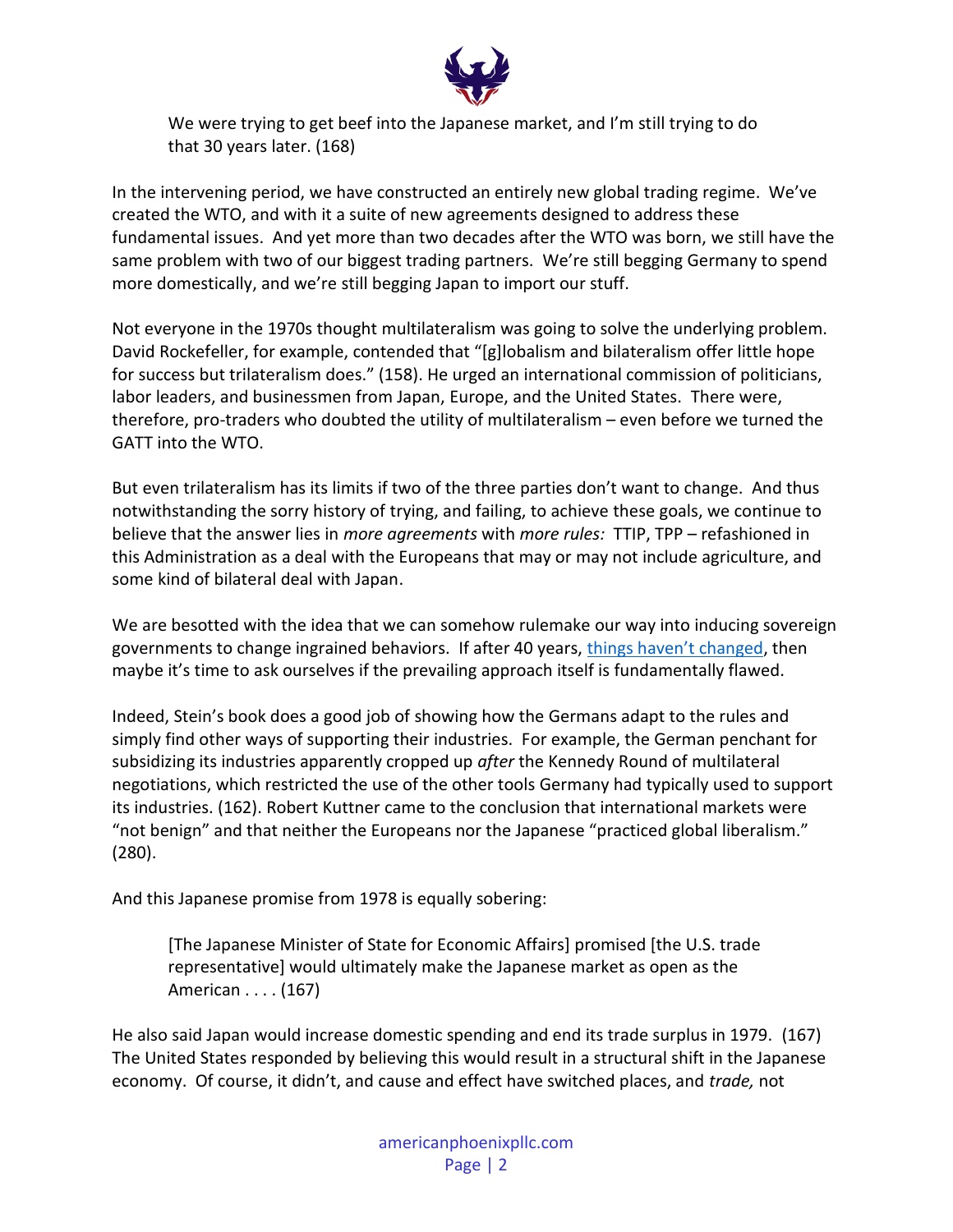

Japan's own domestic policy, will somehow force these structural shifts that never seem to materialize. Or at least that's what [TPP advocates told us.](https://thediplomat.com/2013/08/the-tpp-abenomics-and-americas-asia-pivot/2/)

What kind of agreements will the Trump Administration negotiate with these countries that will produce results that haven't been achieved in any of the agreements negotiated over the past four decades?

# **2. There are eerie similarities to the collapse of Bretton Woods and today's fight over the WTO.**

After the competitive currency devaluations that preceded World War II, exchange rates were fixed. The dollar became the *de facto* reserve currency, linked to gold. But by the 1970s, currency problems beset the United States. The dollar was overvalued. In 1971, the United States experienced its first trade deficit since 1893. Unemployment in the United States was 5.4%, but in Germany it was less than 1%; in Japan, 1.3%; in France, 2.1%; and in Italy, 3.3%. (45)

Beneficiaries of the system included Europeans and the Japanese, whose exports were comparatively cheap, whereas U.S. exports were comparatively expensive. Nixon grew frustrated with the situation and, in light of his increasing concern that foreign policy considerations had been economically costly, contended that

[w]e cannot continue to sell out U.S. interests for State's foreign policy consideration . . . . It seems to me that we 'protest' and continue to get the short end of the stick in our dealings with [Europe]. (37).

Nixon was looking for progress on currency, trade, and military burden sharing. Sound familiar?

On currency, Treasury Secretary Connally had little confidence in a global solution and preferred unilateral action -a border tax. Nixon ultimately resorted to a package of tools, including a temporary border tax to try to force some kind of structural adjustment. (43) It seems that sticks work better than carrots, pleas for "cooperation" notwithstanding; in response to Nixon's move, the Japanese privately recognized that the bilateral trade deficit was no longer acceptable and even acknowledged that some of their policies were in breach of their GATT obligations. (43)

The foreign policy establishment was alarmed at the changes being undertaken. They warned of retaliation. (43). Kissinger argued that Europe would turn against the United States. Economists warned of a trade war. (44).

Negotiations for a longer-term solution to the currency misalignments were initiated. According to Stein, "the Americans believed that the major barrier to an agreement was the European 'unwillingness or inability to recognize the size of the needed adjustment, as we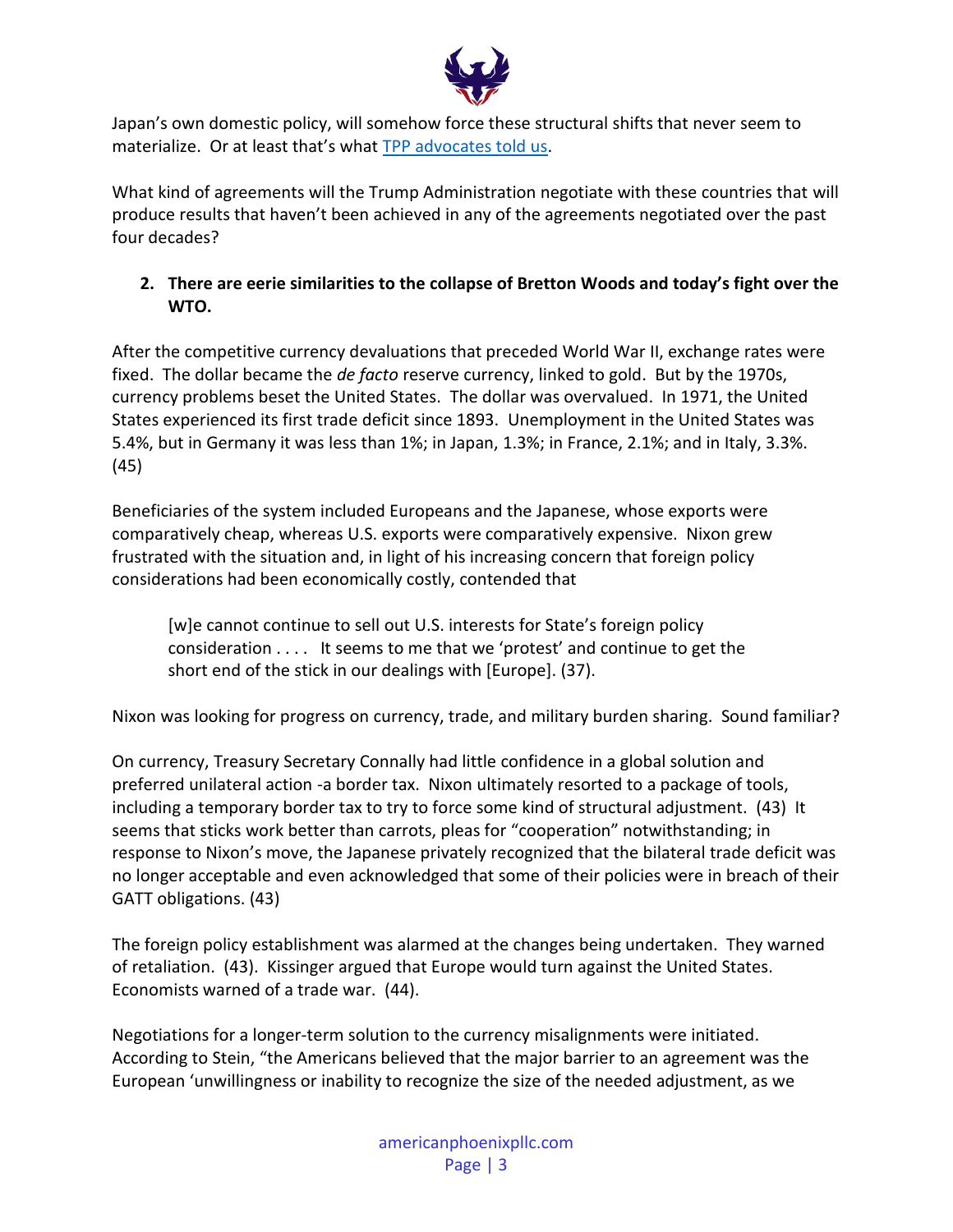

perceive it.'" (45). The United States felt an adjustment of around 15-20% was needed but proposed 11% and proposed progress on military and trade burden-sharing.

A deal was finally struck, with revaluations ranging from zero (France) to 9-11% (Japan). But the markets found the deal unsatisfactory, and the dollar sank.

The arrangement felt apart within a year. (46). The Europeans raised agricultural duties to offset currency alignment. (47). More broadly, "[t]he crisis revealed a new competition among makers of tradable goods, mainly manufactured items. The currency changes did not automatically increase U.S. exports because nations and companies possessed and array of tools to mitigate the effects." (49).

As with the U.S. efforts to rebalance the system today, the [resistance is strong](http://americanphoenixpllc.com/atlas-shrugged) from those who benefit from structural imbalances, or simply [buy into the status quo.](http://americanphoenixpllc.com/pain-free-solution-trade-crisis) They cite the possibility of retaliation, as if that is reason enough to do nothing; they claim the U.S. is starting a trade war, when there's a question as to [whether the U.S. is merely responding to](https://www.politico.com/newsletters/morning-money/2018/07/10/why-dont-markets-care-about-the-trade-war-274946) one. And so it is that the status quo is indeed the status quo, and we have a President whose argument that the United States was getting the short end of the global stick resonated with a lot of voter[s. In key](http://americanphoenixpllc.com/trump-administration-mad-wto)  [states.](http://americanphoenixpllc.com/trump-administration-mad-wto)

### **3. Our leaders thought foreign jobs were more important than American jobs.**

Stein provides a comprehensive discussion of Presidents' express willingness to compromise domestic interests to support global ones. This aspect of her research – with ample citations – is particularly relevant in the Trump era, where, as noted above, he arguably won the presidency by alleged that his predecessors put America second.

In 1947, we designed the system to restore Europe and stabilize Japan. We made outsized trade concessions to do so. As one State Department official noted,

We did make some big tariff cuts and didn't get any reciprocity. It was quite deliberate . . . Businessmen and congressmen were right [to criticize State]. (8)

Stein goes on to state that "the United States looked the other way as Europe and Japan protected markets and discriminated against American producers. Conversely, the large American market became the safety valve for the export industries of U.S. allies, who quickly became economic competitors." (8). This echoes the views of the U.S. Congress, which took [negotiating authority away from the State Department](http://americanphoenixpllc.com/the-china-meme) for failing to recognize the competitive element in the relationship.

This lopsided situation persisted well after the European continent was rebuilt. According to Stein,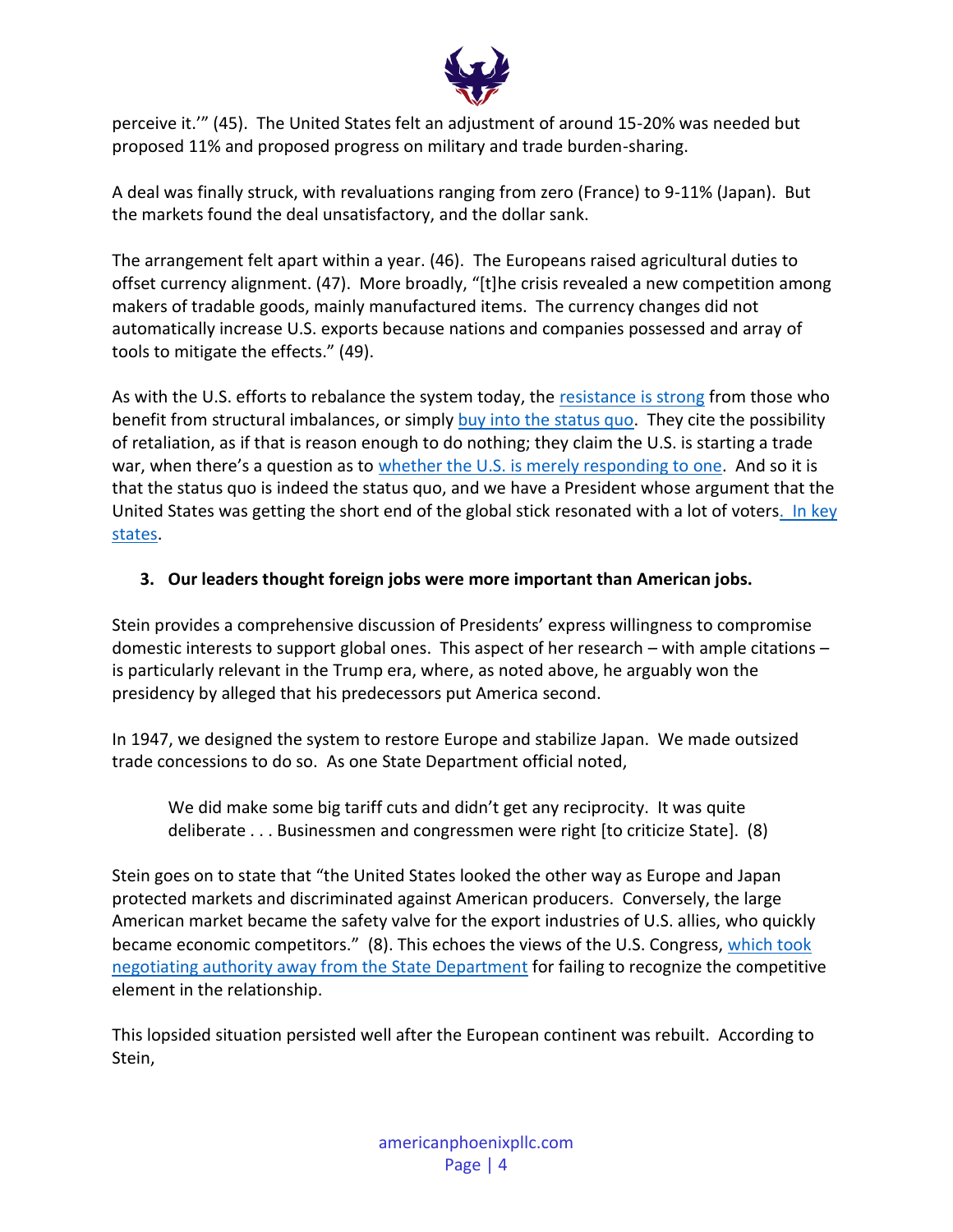

The new European mercantilism encouraged American corporations to transfer capital jobs to Europe . . . . From 1958 to 1964, almost all of the expansion in the number of full-time jobs in the United States had been in the public, not private, sector. (11-12)

[But as these countries grew stronger, we didn't change course](http://www.latimes.com/opinion/op-ed/la-oe-baltzan-eu-tariff-hypocrisy-20180726-story.html), even in the 1970s, when economic chaos was hurting Americans as much as anyone else.

Nixon admonished his staffers that they were insufficiently focused on the interests of U.S. stakeholders – but he nevertheless was initially of the view that those interests might be overridden by "foreign policy considerations." (34). That was natural enough: advisors like Henry Kissinger were more concerned about textile jobs in Italy than in the United States, because communism. (34-35). It wasn't just Italy; Nixon couldn't get a textile agreement with Japan because the State Department thought things were fine. (35). (In the vein of "everything old is new again," a recurring question at the time was whether Japan was "a market economy or a state trading economy." (36).)

Nixon decided that U.S. trade policy required a comprehensive review. Pete Peterson at the time chaired the Council on International Economic Policy and presented the results of the review: U.S. economic superiority no longer existed, and U.S. trade partners pursued economic self-interest more aggressively than did the United States. (36)

This led Nixon to question the subjugation of trade policy to foreign policy more generally, articulating what is another talking point all too familiar today: Nixon concluded that U.S. economic interests should take precedence over diplomacy. And the business community felt that Europe and Japan should step up. (37)

The Ford Administration rejected its predecessor's concern with eroding U.S. manufacturing supremacy and perpetuated the theory that it was the responsibility of the United States to prop up manufacturing elsewhere at its own expense.

Ford's Treasury Department applauded a U.S. trade deficit of more than \$14 billion in 1976. It tracked rising Japanese exports to the United States . . . and noted that developing countries in East Asia . . . were following the Japanese model. The Treasury Department stated, 'The U.S. and other relatively strong economies must thus accept trade and current account deficits as their contribution to maintenance of a reasonably stable and orderly international economic regime. Otherwise, the open, liberal trade and payments system will not survive.' The American economy was playing its historic role as the market of last resort for the rest of the world. (156)

The Carter Administration followed in Ford's, not Nixon's footsteps, disagreeing with the assessment that U.S. economic superiority had eroded: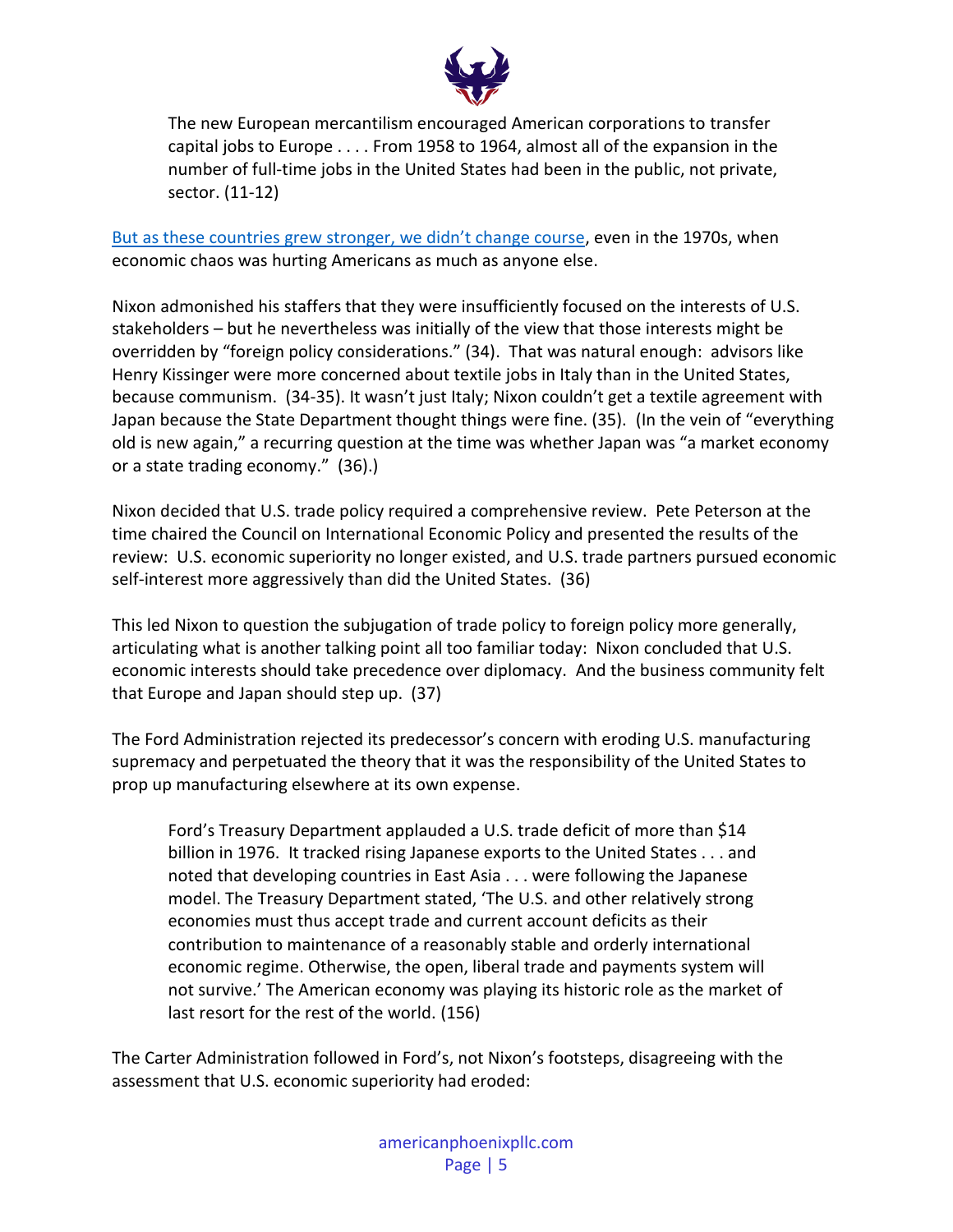

[The] U.S. competitive position remains strong, and . . . the U.S. should not take measures which would attempt to improve our trade balance at the expense of our trading partners. (158)

Thus, when confronted with choosing between American workers and foreign workers, Carter chose the latter. His advisers encouraged it:

"others will look to you to speak to the common interest, to the need for according it priority over more parochial concerns, and to the US willingness to play its full part in mutually reinforcing actions to this end." (172).

Indeed, one of Carter's aides stated that "Congress and Labor were our natural enemies." (181) That U.S. economic interests were on the losing end of this deal was appreciated by, for example, British scholars:

"postwar trade liberalization has been a beneficial exercise for America's trade partners, and . . . if any country could be said to have 'lost' within our given time horizon, it was the United States itself." (172).

As evidence of the U.S. penchant for sacrificing its domestic interests to satisfy global ones, during the [Tokyo Round](https://www.wto.org/english/thewto_e/whatis_e/tif_e/fact4_e.htm) of trade negotiations, the United States agreed to adopt an injury standard in subsidy cases. That made it more difficult to protect U.S. industries and workers from foreign subsidies; but Carter contended – naively – that "obstacles to American goods going overseas will be removed or drastically reduced." (174). It is a recurring theme of American trade policy to underestimate the degree to which other governments have multiple, nontransparent tools with which to thwart American import penetration, and to overestimate the degree to which agreements alone will open up export markets.

But even taking into account the fact that the United States might end up on the losing end of the bargain, the Carter Administration "believed that the country must sacrifice domestic interests for global prosperity. 'Free access to U.S. markets is a matter of ranking importance for our allies and almost all the developing countries of the world.'" (245).

Carter went further, reducing U.S. tariffs on cars without demanding reciprocal treatment from trading partners. (253). This opened the door for Japan to target the U.S. market, because its barriers were lower than others' (e.g. Europe). (254-55) Carter declined to take a stand against the Europeans for fear of a U.S.-European trade war. (256). This asymmetry has ongoing relevance today, in the form of the Trump Administration's investigation of autos and his impending decision as to whether to use Section 232 to impose tariffs on imports.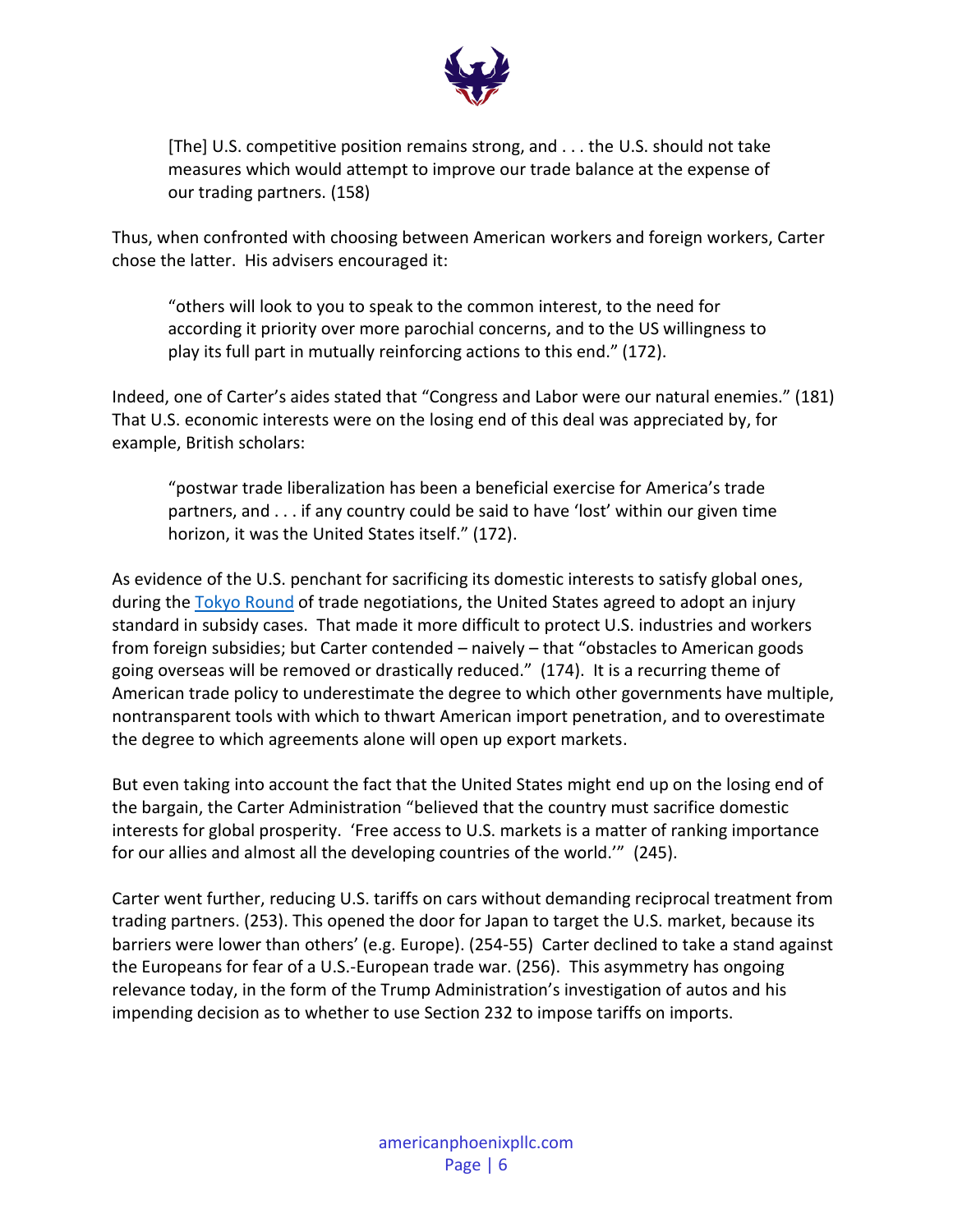

And there is still further relevance to today: when the U.S. negotiated an autos deal with Canada, the Canadians demanded a local content threshold (254) – the same concept that the United States advanced in the NAFTA renegotiation, which the Canadians rejected.

The pattern continued – indeed accelerated – under the Reagan Administration (of which the current U.S. trade presentative is an alumnus). Reagan reinforced the paradigm of the United States as the market of last resort, invigorating the offshoring of U.S. jobs in the process. James Baker was a disciple, indeed a proselytizer, of "export-led growth." (290) "Export-led growth" is a euphemism for encouraging foreign countries to manufacture not based on domestic demand, but global demand. And global demand really means American demand, because the United States generally has the most open markets.

Why export-led growth? Because Baker prioritized the philosophy of small governments overseas, and that meant jobs had to be created elsewhere. (290) These countries had comparatively small domestic markets, and limiting their production to serve their own consumers would not have sufficed. Hence, export-led growth. Korea and other "Asian Tigers" were the principal focal points of Baker's strategy.

(And in yet another foray into everything old is new again: The Trump Administration has criticized Korea and others for relying on export-led growth as a path to prosperity. The Administration is less quick to acknowledge that the strategy was the product of a Republican predecessor.)

To be fair, Carter was part of this problem, too. During his Administration, Ex-Im Bank approved a nearly \$18 million loan to Korea – for a *steel mill*. (207) The United States *lent money* to a foreign steel company, even as domestic producers had been killed by European subsidies and Japanese dumping. (246). U.S. steel mills had been operating at 78% capacity. (246). Yet the Europeans and the Japanese were able to increase their capacity. (246). (To anyone following the concerns over Chinese excess capacity, these refrains will sound familiar.)

Is there an example of a foreign government – not private industry, the government -- making a loan to a U.S. company to produce goods that compete with the foreign government's own producers?

# **4. So did our bankers.**

The United States has provided one-way trade preferences for developing countries since 1975. These preference programs are widely seen as important development vehicles and are today supported both on a bipartisan basis, and by labor unions.

Stein, however, presents an interesting link between U.S. banks, U.S. investment abroad, and U.S. preference programs for developing countries. She notes that historically the United States had declined to grant unilateral preferences to least developed countries, requiring some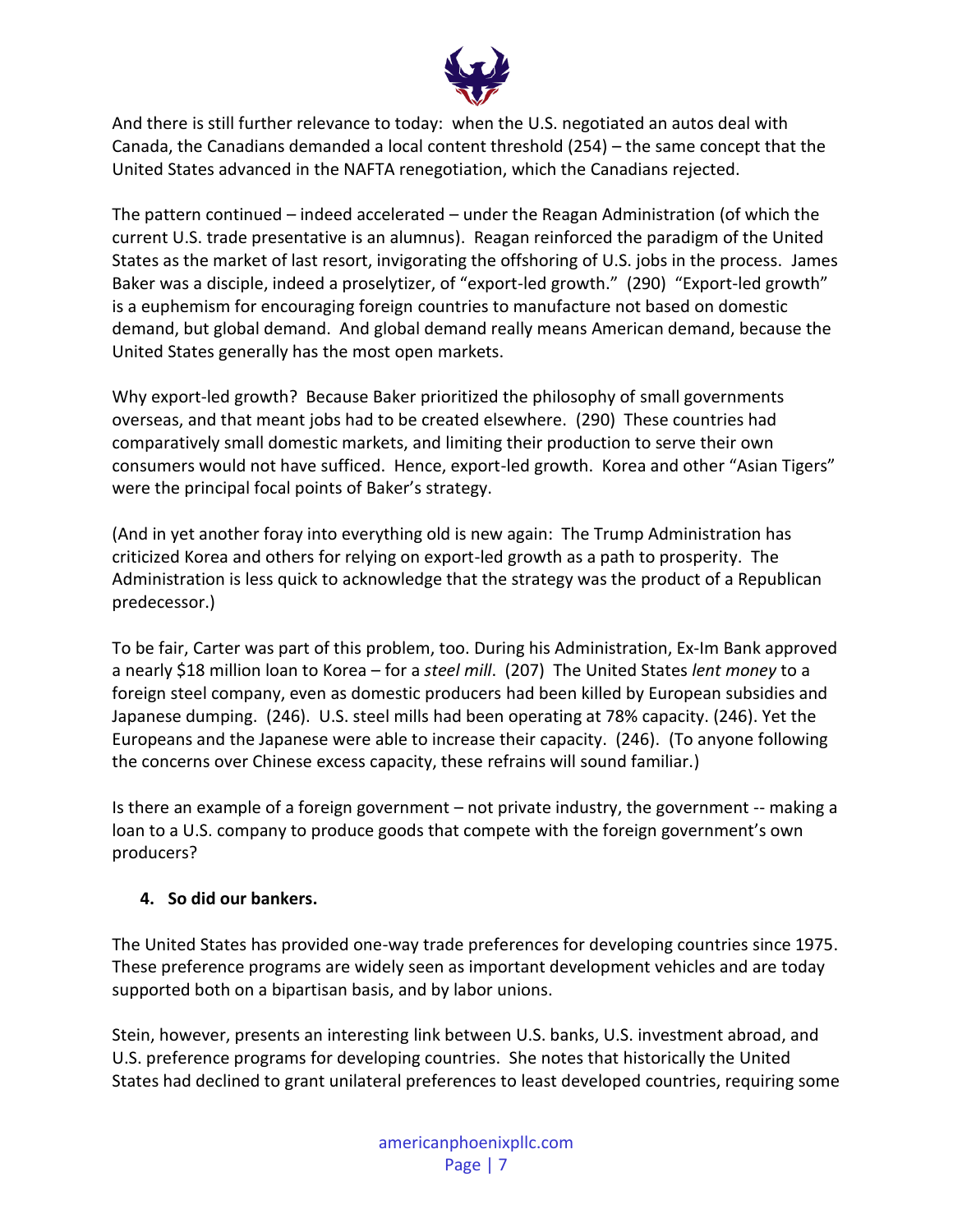

form of reciprocity. (95) But the U.S. position changed. In the 1970s, Western banks financed steel mills in Brazil, shipyards in South Korea, and petrochemical plants in Mexico. They wanted to be certain of repayment; and thus they lobbied for developing country access to the United States to facilitate it. (95)

The United States passed the Generalized System of Preferences – the granddaddy of preference programs -- in 1975.

Developing country trade programs are typically seen as part of a "trade not aid" strategy. But Stein's link to the banking industry suggests a Machiavellian dimension: finance securing its own interests at the expense of domestic production.

As the discussion in the next section confirms, this isn't the only example of manufacturing sacrificed on the altar of finance.

# **5. Our leaders thought hot money was a feature, not a bug…**

One of the reasons James Baker championed export-led growth in foreign countries was to open up those economies to foreign capital. (290). A push for financial liberalization in developing countries ensued, with support from other major trading partners such as the Europeans.

In anticipation of the entry into force of NAFTA, money poured into Mexico, including from U.S. investment banks such as Goldman Sachs. (291) But then peso crisis hit in 1994. Investors sought to withdraw their money, but Mexico could not redeem the bonds. The United States then floated Mexico a loan so that repayment was ensured.

Stein then notes the subsequent flight of capital into the Asian Tigers. A similar story resulted: the countries had trouble meeting their obligations, and the United States stepped in to ensure that investors were repaid. The IMF insisted on cuts in government spending as part of its bailout package, and the economic circumstances in those countries worsened as a result. (291)

While the spin on the crises was to blame corruption, concentration, and excess regulation, Stein points out that China and India – with their own corruption, concentration and excess regulation – were largely insulted from the crisis. How were China and India different? They had not engaged in comparable financial liberalization. (292)

Stein's link between financial liberalization and crises recalls [This Time is Different,](http://www.reinhartandrogoff.com/) the famous work examining the history of financial crises. The book shows over and over again that hot money causes bubbles, bubbles burst, and burst bubbles lead to financial crises.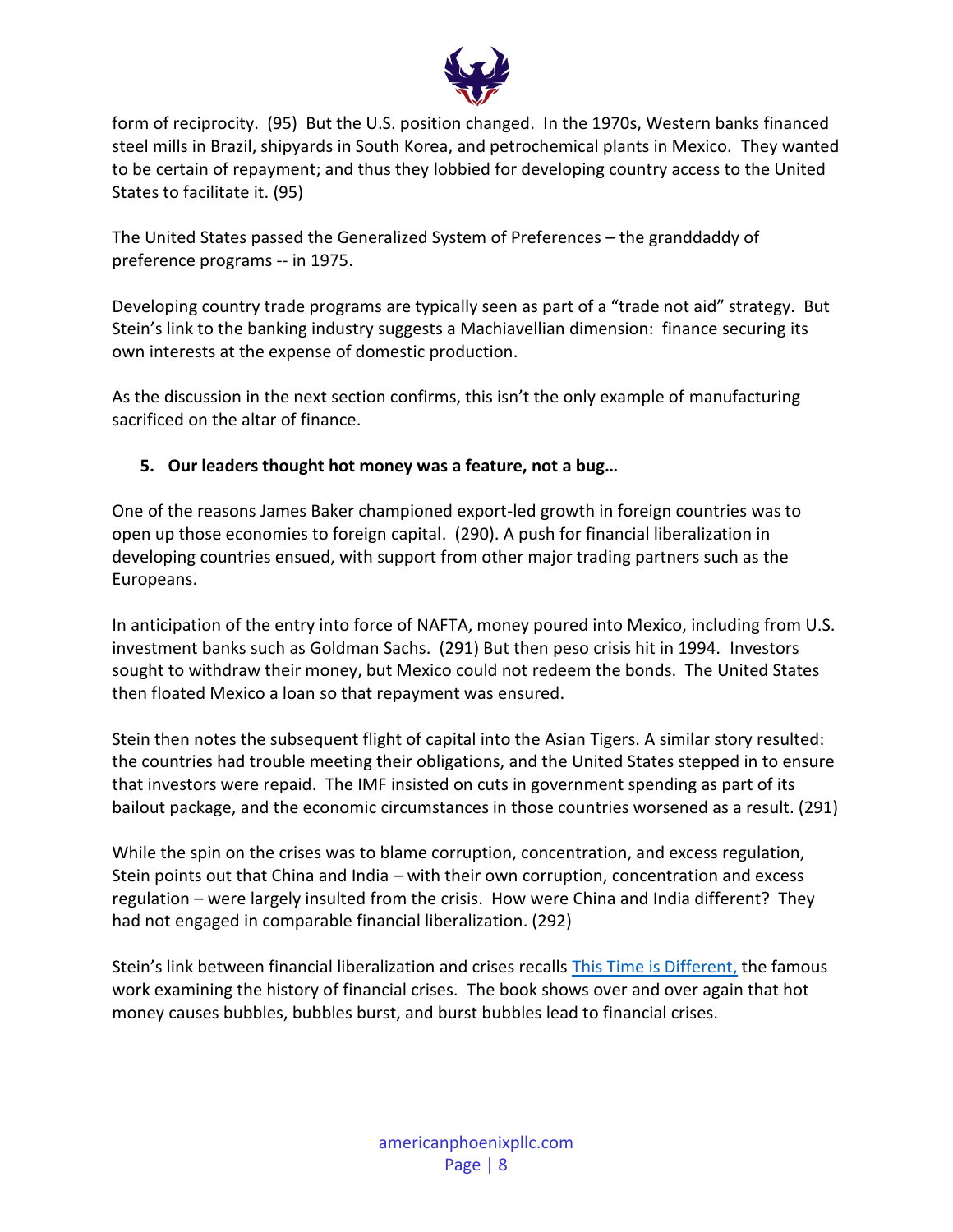

Stein adds a critical element to the discussion. She points out that both the Mexica and Asian financial crises were resolved with American intervention that ultimately promoted exports, including manufacturing exports, from the failing countries back to the United States. (292)

Heads, bankers win; tails, manufacturers and workers lose.

### **6. … having gutted domestic investment incentives.**

The Revenue Act of 1978 saw the demise of the investment tax credit. The credit was "offered to those who added to the stock of physical assets" and was the "customary method of business aid." (194). But the government "gave money to savers, not investors." The capital gains tax was also reduced, under the theory that it would increase venture capital. Yet research indicates that it did no such thing. (201). Indeed, capital gains cuts were paid for by the middle class, where tax relief was reduced. (202)

On the positive side of the ledger, Carter wanted to get rid of the option of deferring taxes on overseas profits. Labor agreed with Carter because the deferral promoted investment abroad instead of at home. With echoes of prioritizing overseas jobs and domestic finance, Carter's Secretary of Commerce wanted to retain because it promoted development in least-developed countries. (195)

Stein challenges the argument that there is an inexorable relationship between foreign investment and significant reexports to the home market. She notes the significant difference between the relationship between European foreign investment and imports, and American foreign investment and imports. With markets of the same size, European multinationals reexported \$260 million to Europe, whereas American multinationals re-exported \$4.1 billion. (200) Under Carter, American banks and corporations nearly tripled foreign investment, to \$530 billion. (204)

There were further tax cuts under Ronald Reagan, which did not increase productivity. The increase came in 1995 – after taxes went back up. (289)

Stein in essence argues that the combination of financial liberalization in developing countries, developing country access to the U.S. market, and the elimination of domestic incentives to invest in the United States were responsible for the deterioration of the U.S. manufacturing base.

This isn't to say that developing country access to the U.S. market was a mistake. Rather, the implication of Stein's arguments is that financial liberalization in developing countries, coupled with the erosion of domestic manufacturing investment incentives, led to the offshoring of jobs that otherwise would have remained in the United States.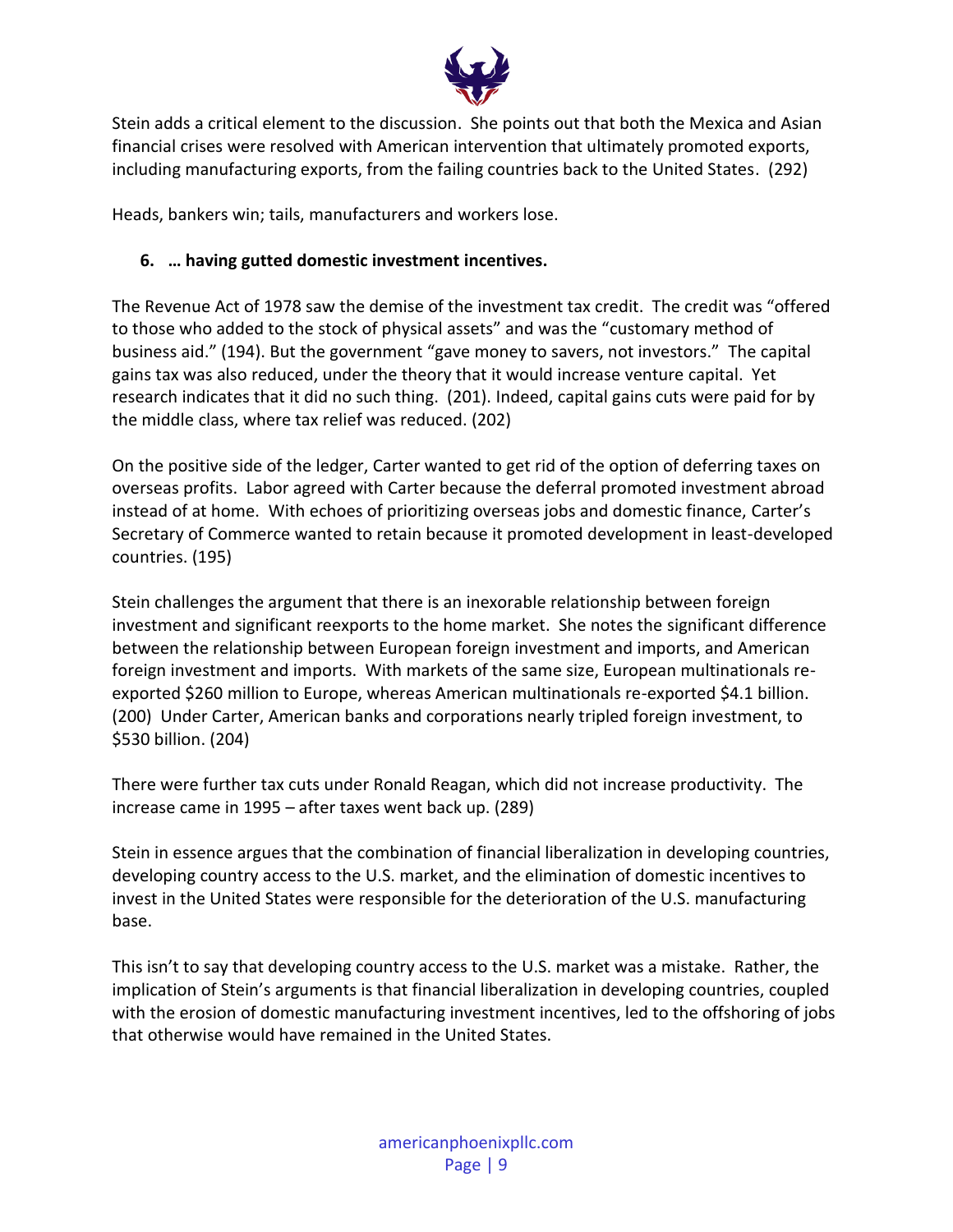

#### **7. Nixon's advisors thought industrial policy was the answer. Carter's didn't**.

If we're going to promote offshoring of U.S. manufacturing jobs, either in the name of sustaining the global system, or in the name of indulging bankers, what do we do to promote the creation of new U.S. jobs?

Pete Peterson, of the eponymous Peterson Institute – a pro-trade think tank – concluded that

the country would have to plan more because the world was more competitive. Governments abroad regularly intervened and propped up key industries. The U.S. government had aided the aircraft, nuclear power, and satellite communications industries. But these efforts were piecemeal. Many industries lacked sufficient capital because of the length of the payout to profitability . . . . The market was not a reliable barometer for long-term growth. (39)

Peterson's solution? Start with a tripartite commission with business, labor , and, and government to "insert a planning mechanism into government." (39). David Rockefeller agreed, arguing that "nothing less than industrial planning on an international scale" would address U.S. economic woes. (75)

They weren't alone. Herbert Stein, Nixon's chief economist, said that the United States might need "an economic planning agency like the Japanese or French. (103)

Even Alan Greenspan, who replaced Stein under Ford, thought we might need a new Reconstruction Finance Corporation. (103) The AFL-CIO agreed and elaborated its vision of what such a bank would look like. (250)

A Wall Street banker joined the chorus. "Corporations plan and the government should too." (119). An industry head agreed: "with the high level of technical competency in this country . . . we should be able to do a better job of sorting out goals and priorities rather than just muddling through." (121)

The National Association of Manufacturers was not to be left behind. A NAM Vice President contended that "Industrial policy is only a problem for the United States because only the United States doesn't have an industrial policy." (245)

Lloyd Bentsen and others supported the creation of a bank that would help incubate and launch "sunrise" companies. (249).

But Carter rejected industrial policy. His team denied that the U.S. industrial base was disappearing. (249) Until 1980, when just before the vote Carter "cobbled together an industrial policy." (259)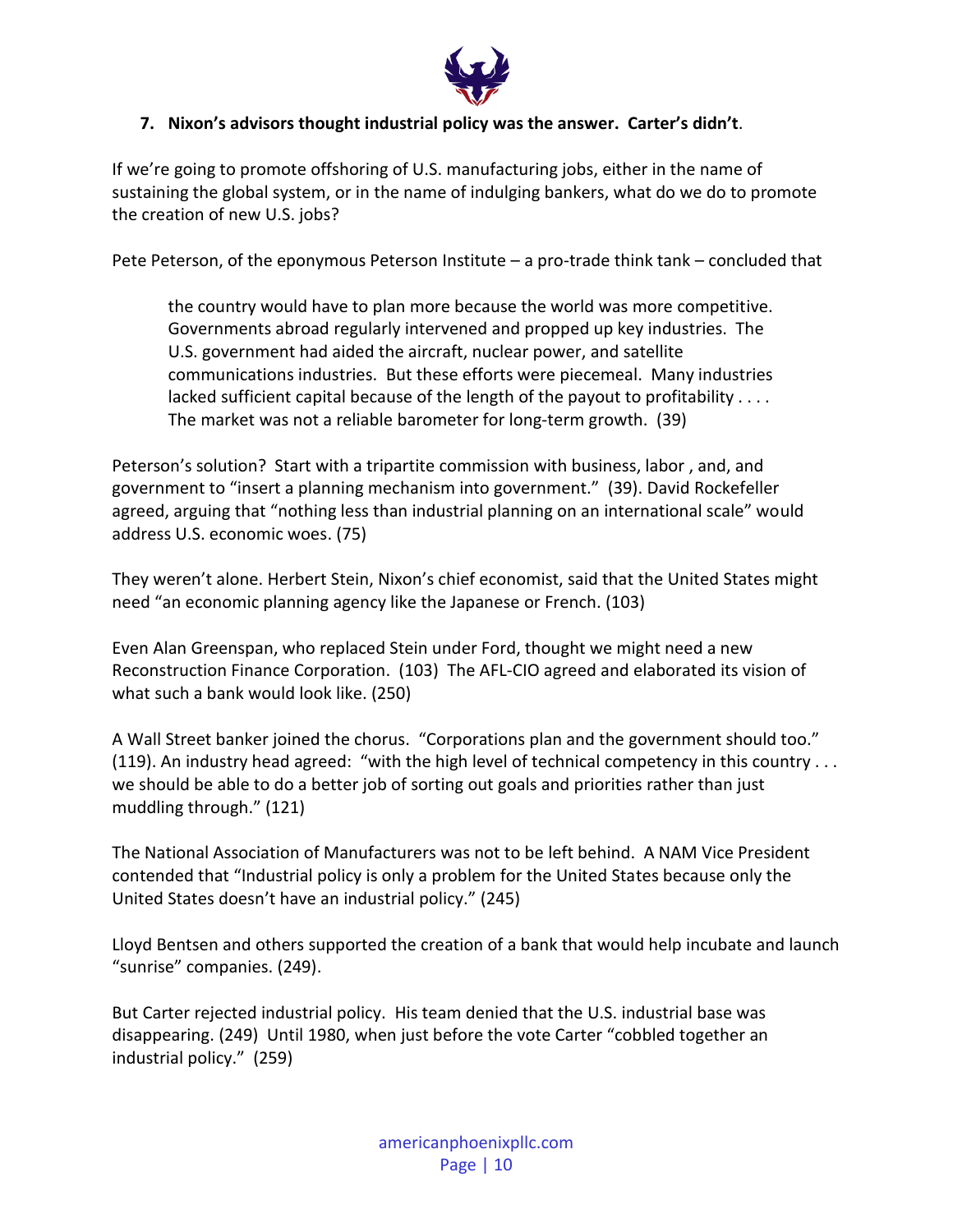

If Republicans in the 1970s thought industrial policy was the answer, how did have we gotten to a point where even floating the idea in 2018 is a non-starter?

# **8. War-hero/President Dwight D. Eisenhower was left of today's Republican party. Way left.**

Dwight Eisenhower "[expanded social security](https://www.politico.com/story/2018/09/01/eisenhower-approves-expanded-social-security-coverage-sept-1-1954-799178) and [public housing programs,](http://www.presidency.ucsb.edu/ws/index.php?pid=9952) continued to subsidize farmers, and accepted labor unions." (13). His [remarks on social security](https://www.theatlantic.com/daily-dish/archive/2011/02/quote-for-the-day-iii/175437/) are particularly interesting in today's climate:

Should any political party attempt to abolish social security, unemployment insurance and eliminate labor laws and farm programs, you would not hear of that party again in our political history. There is a tiny splinter group, of course, that believes that you can do these things. Among them are a few Texas oil millionaires, and an occasional politician or businessman from other areas. Their number is negligible and they are stupid . . . .

In 2018, he'd be a Democrat, and a left-leaning one at that.

Just for good measure: Richard Nixon supported *expanding* Trade Adjustment Assistance for workers and businesses. (33). That's the same program Congressional Republicans claimed in 2015 should be sunsetted; they settled instead for a massive slashing of the training budget, as the price of getting Trade Promotion Authority in 2015.

# **Conclusion**

There is a prevailing assumption that because the United States designed the global trading system, the global trading system must be good for the United States. Challenges to the system tend to be met with jibes.

What can be extracted from Stein's compendium of sourced quotes about U.S. policy during these formative years is that U.S. leaders had outsized faith in the resiliency of the U.S. manufacturing base – and U.S. economic superiority – and as a consequence were blinded to the adverse consequences of the U.S. decision, among successive administrations, to sacrifice domestic jobs for the global good. Even as they opened the U.S. market asymmetrically to foreign goods, they gutted incentives to invest in production here in the United States so that capital could flow freely into overseas production.

Her work also catalogues the degree to which foreign economies have benefited from this arrangement. The Trump Administration's frustration with what it considers foreign government free-riding is not novel; there are significant similarities to the Nixon and Trump Administrations when it comes to international economic policy.